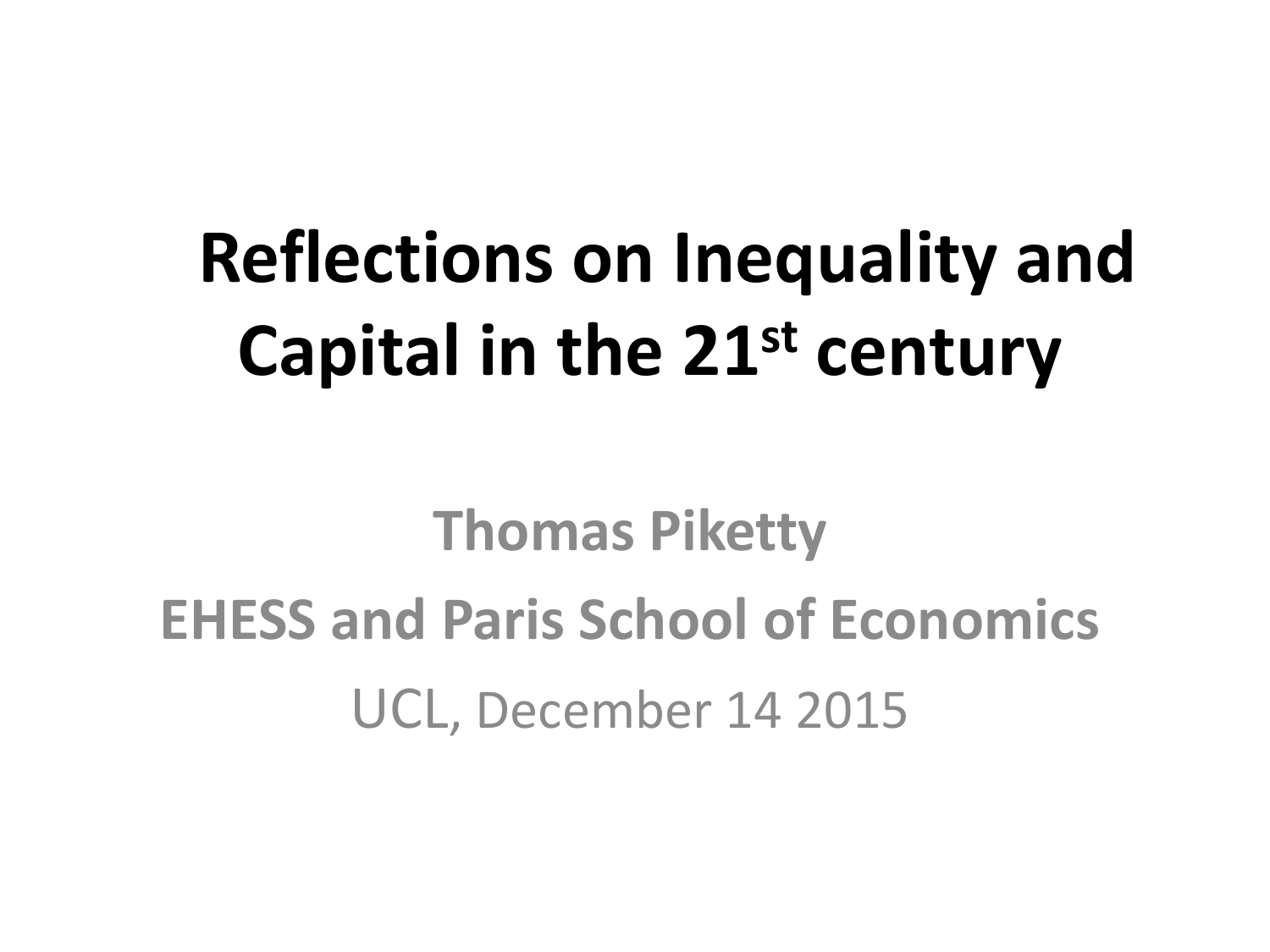- This presentation is partly based upon my book *Capital in the 21st century* (HUP, 2014)
- In this book, I study the global dynamics of income and wealth distribution since  $18<sup>c</sup>$  in 20+ countries. I use historical data collected over the past 15 years with Atkinson, Saez, Postel-Vinay, Rosenthal, Alvaredo, Zucman, and 30+ others. Aim is to put distribution back I attempt to develop a multidimensional approach to

capital ownership and property relations, and to study beliefs systems about inequality

- **Today I will present a number of selected historical evolutions & attempt to draw lessons for the future**
- All series available [at](http://www.wid.world/) <http://piketty.pse.ens.fr/capital21c><br>& the [World Wealth and Income Database](http://www.wid.world/)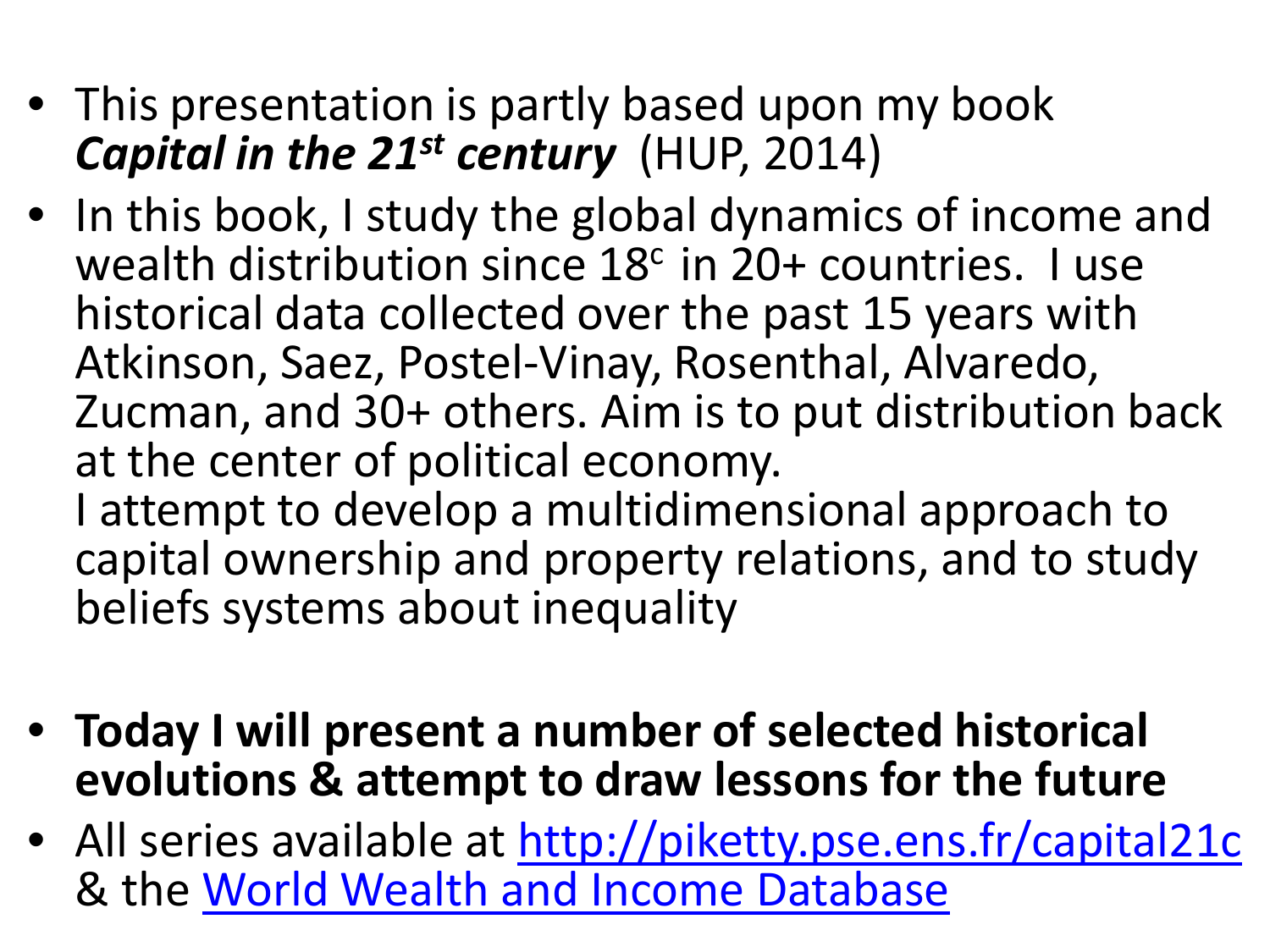### THE WORLD WEALTH AND INCOME DATABASE



 $-0.00000$ 

**TO PINCOMES** 

Institute for<br>New Economic Thinking

Established by the European Commission

© The World Wealth and Income Database. Facundo Alvaredo, Tony Atkinson, Thomas Piketty, Emmanuel Saez and Gabriel Zucman | FAQs | Contact us

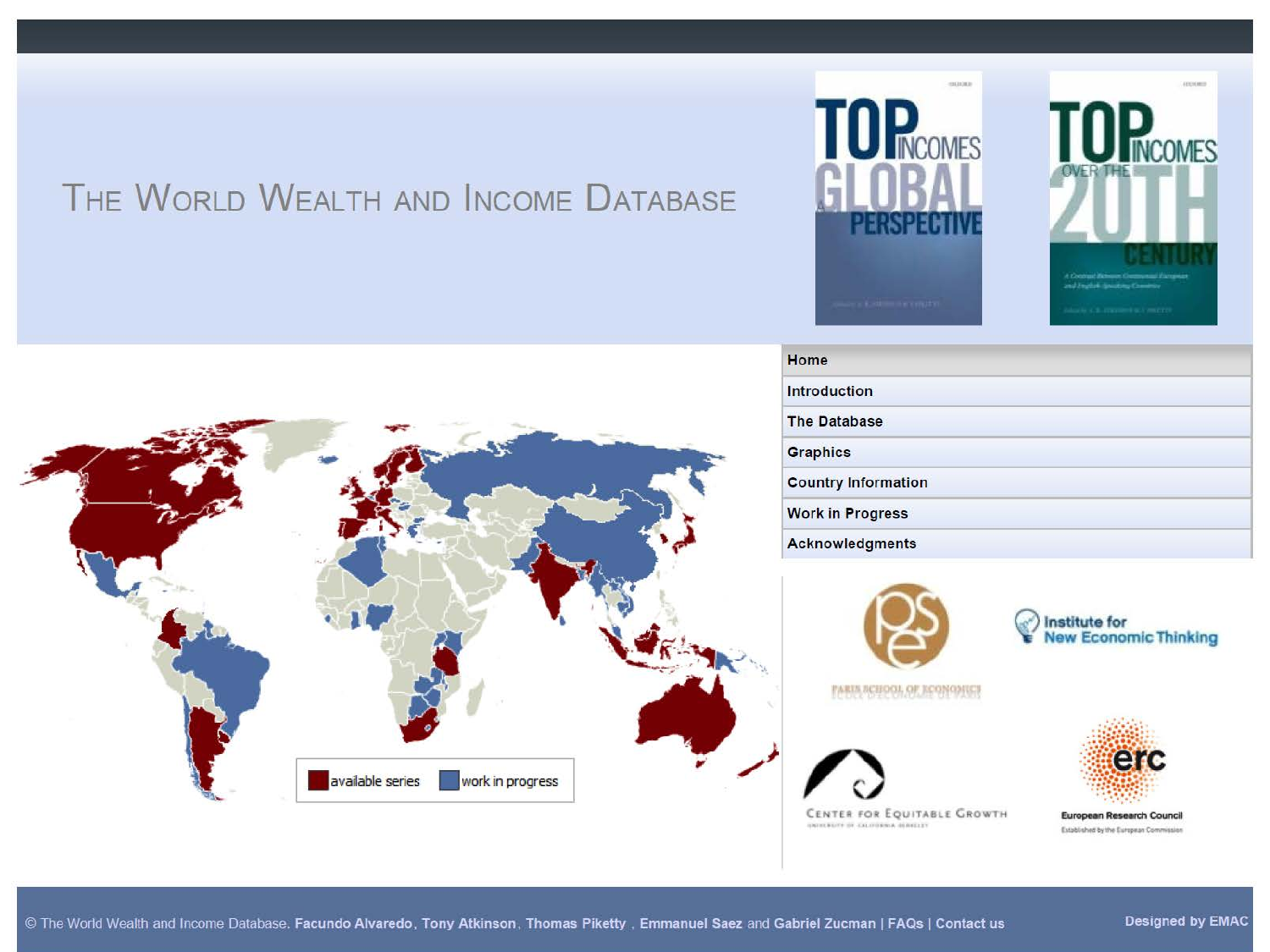## This presentation: three points

- **1. The long-run dynamics of income inequality**. The end of the Kuznets curve, the end of universal laws. Institutions and policies matter: education, labor, tax, etc.
- **2. The return of a patrimonial (or wealth-based) society**. Wealth-income ratios seem to be returning to very high levels in rich countries. **The metamorphosis of capital.**
- **3. The future of wealth concentration**. With high r g during  $21^c$  (r = net-of-tax rate of return, g = growth rate), then wealth inequality might rise again. Need for more democratic transparency and regulation.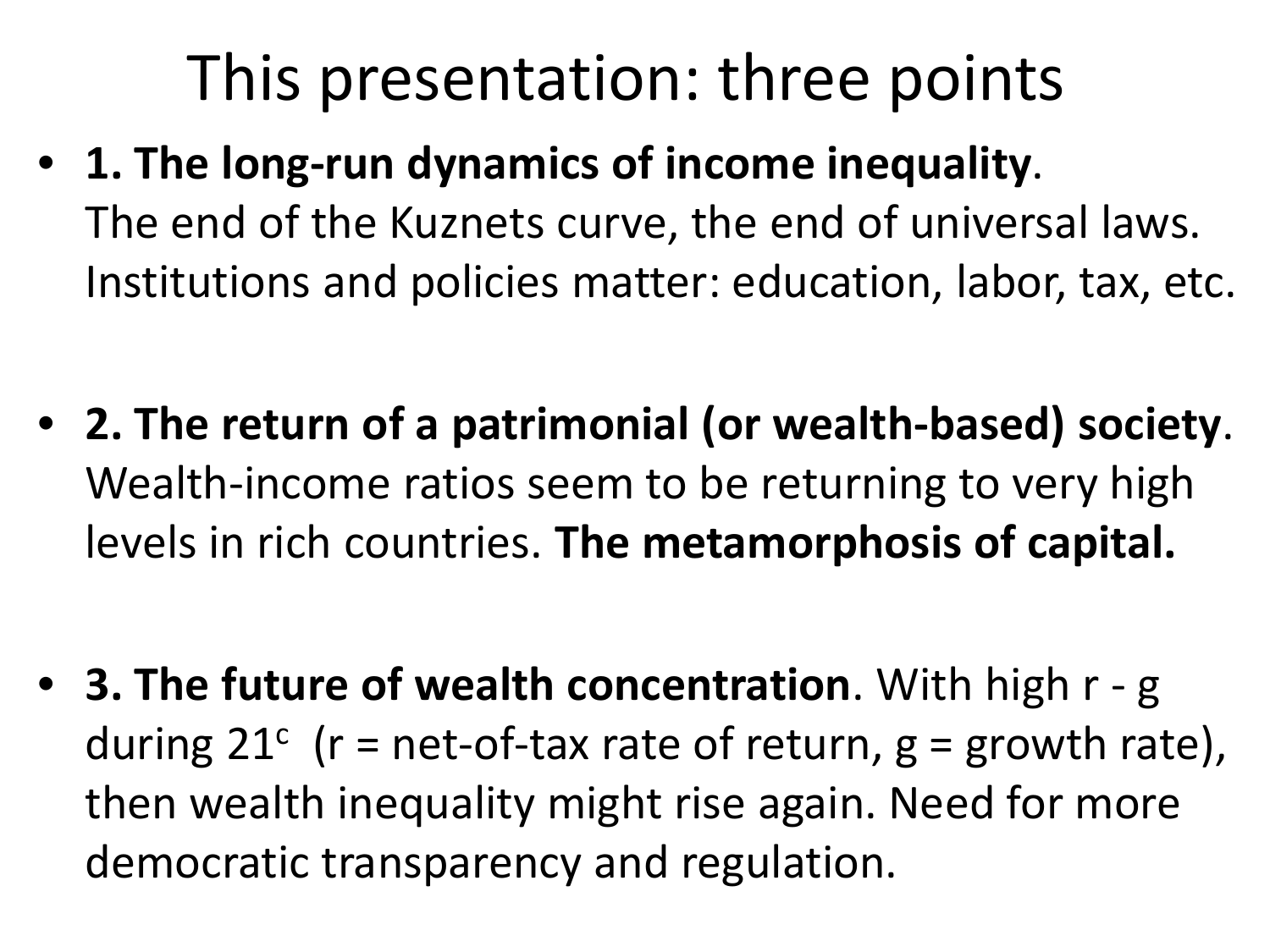- **1. The long-run dynamics of income inequality**. The end of the Kuznets curve, the end of universal laws. Institutions and policies matter: education, labor, tax, etc.
- During 20c, major shocks wars, depressions, revolutions – played a major role in the reduction of inequality, and in order to force elites to accept the new social and fiscal institutions which they refused before these shocks.
- Political determinants of inequality are more important than pure economic determinants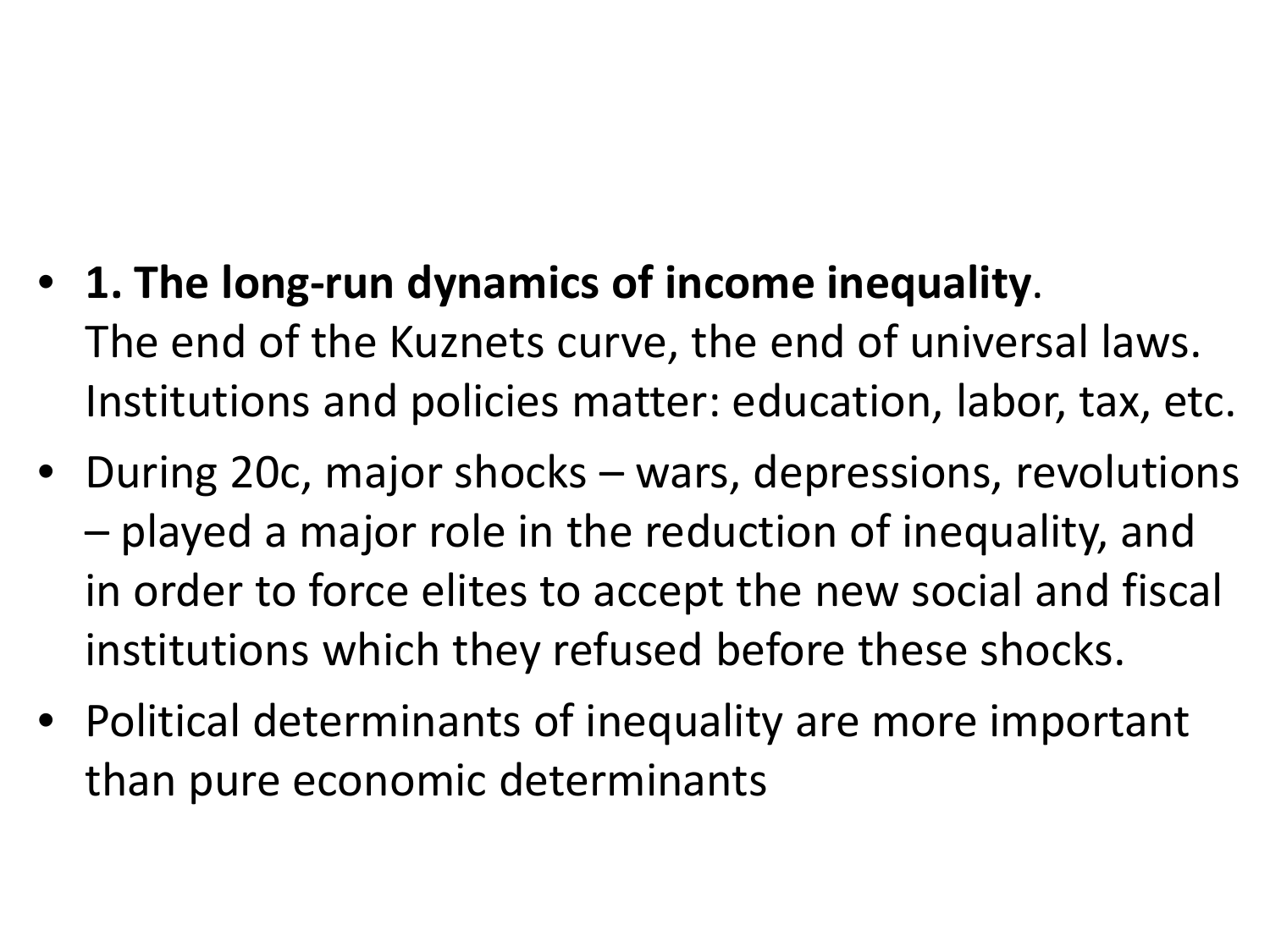

#### **Figure I.1. Income inequality in the United States, 1910-2012**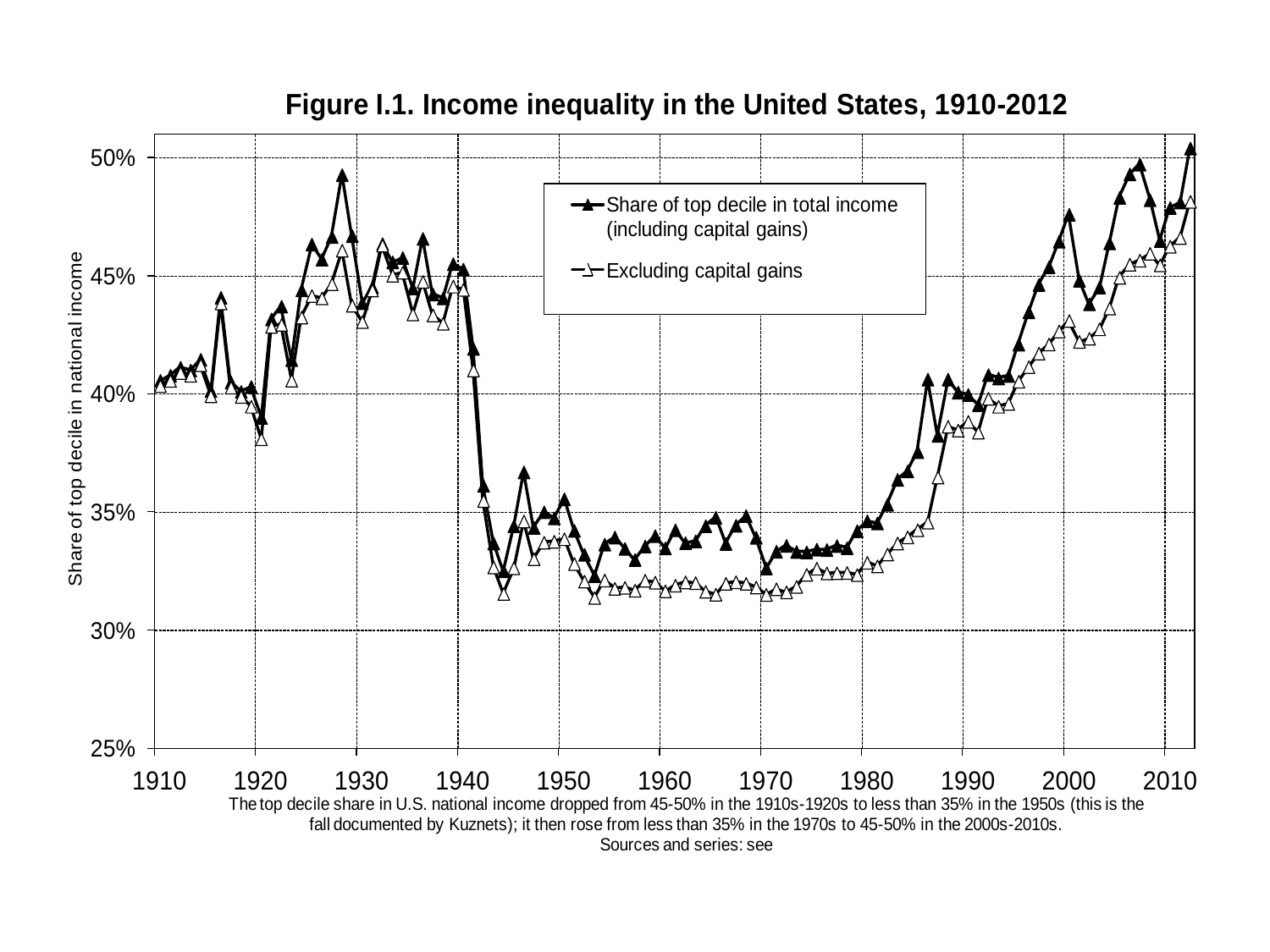

**Figure 1. Income inequality: Europe and the U.S., 1900-2010**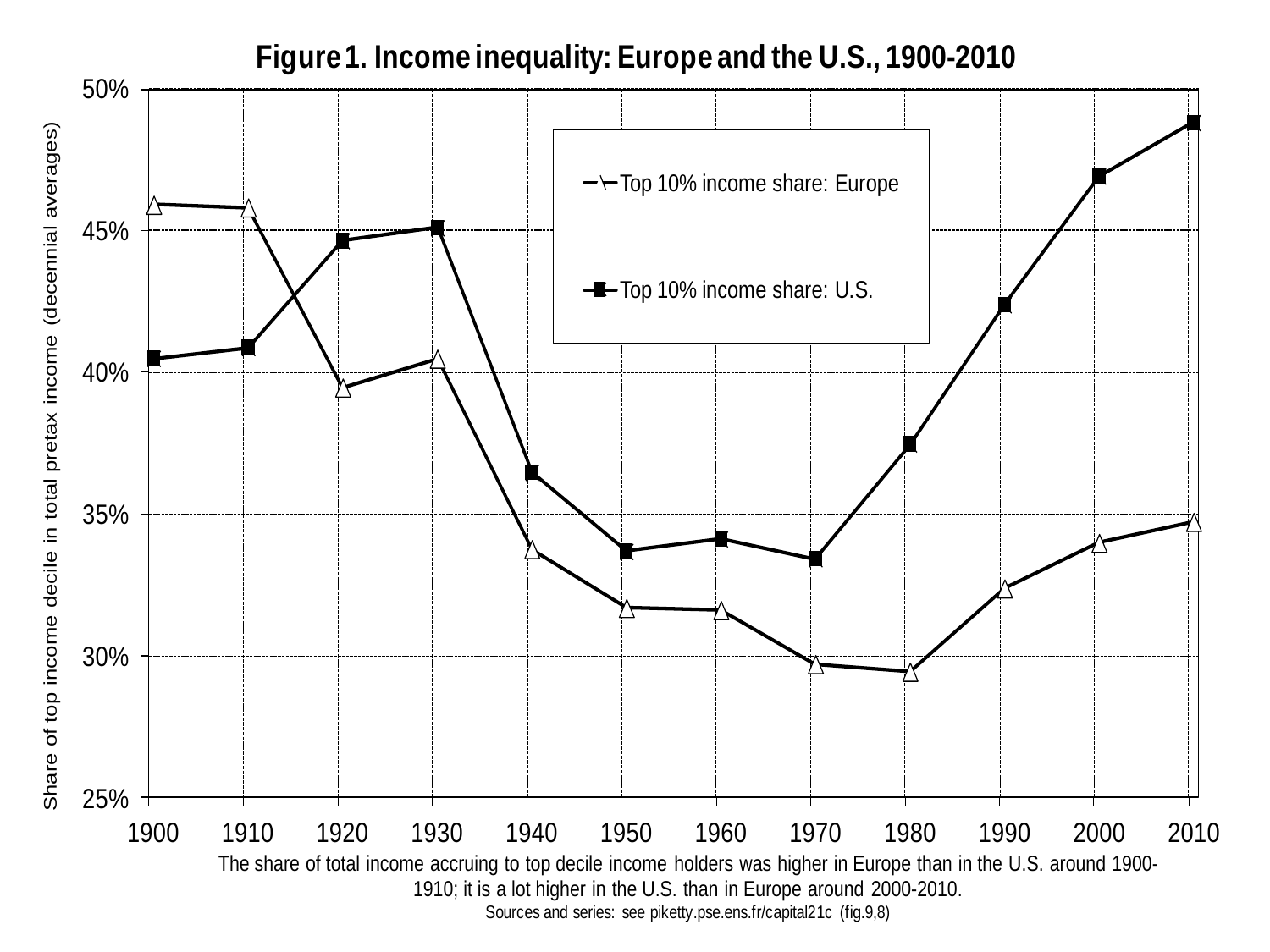

**Top 10% Income Share: Europe, U.S. and Japan, 1900-2010**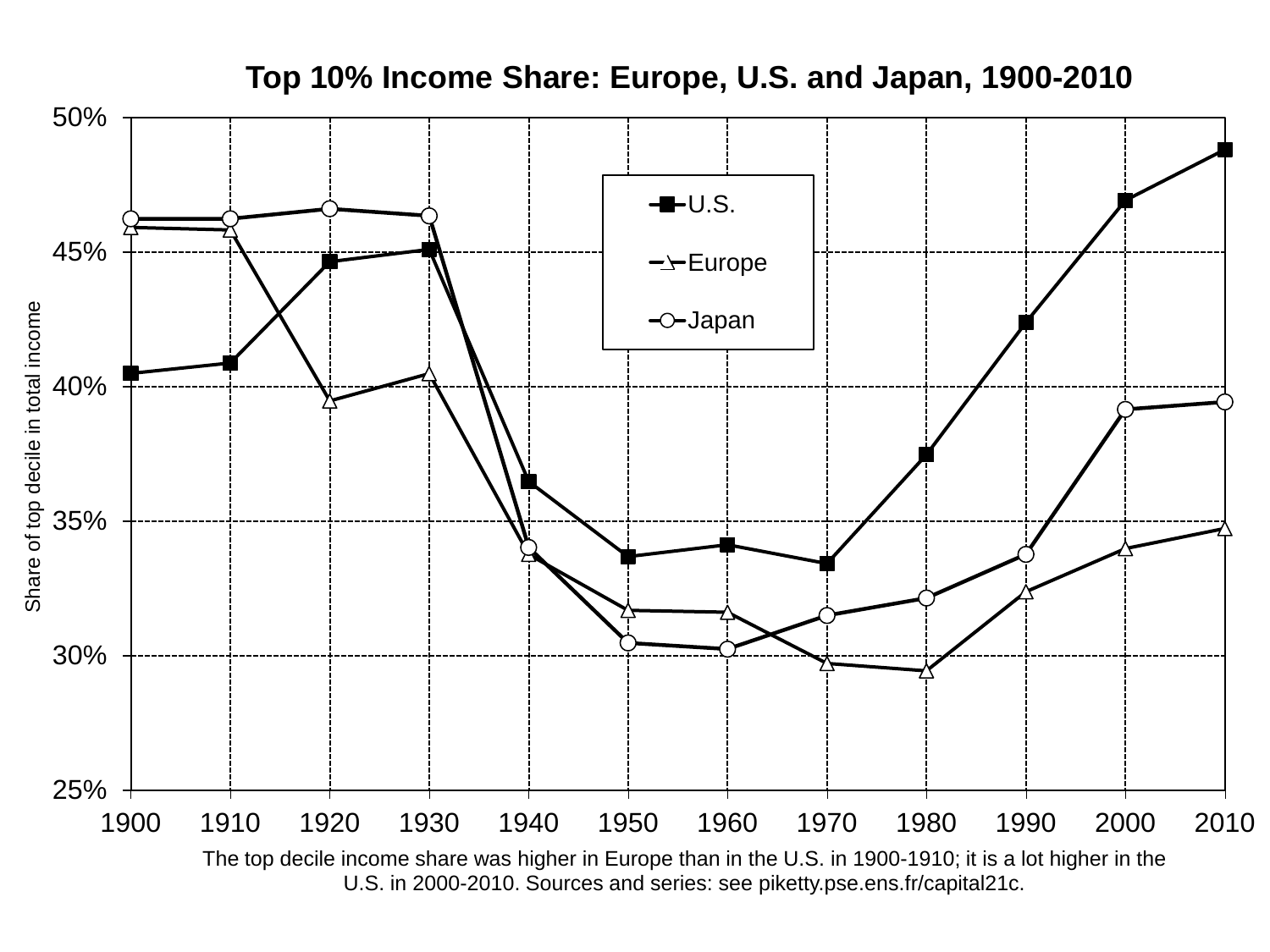- The rise in US inequality in recent decades is mostly due to rising inequality of labor income
- It is due to a mixture of reasons: changing supply and demand for skills; race between education and technology; globalization; more unequal to access to skills in the US (rising tuitions, insufficient public investment); unprecedented rise of top managerial compensation in the US (changing incentives, cuts in top income tax rates); falling minimum wage in the US

 $\rightarrow$  institutions and policies matter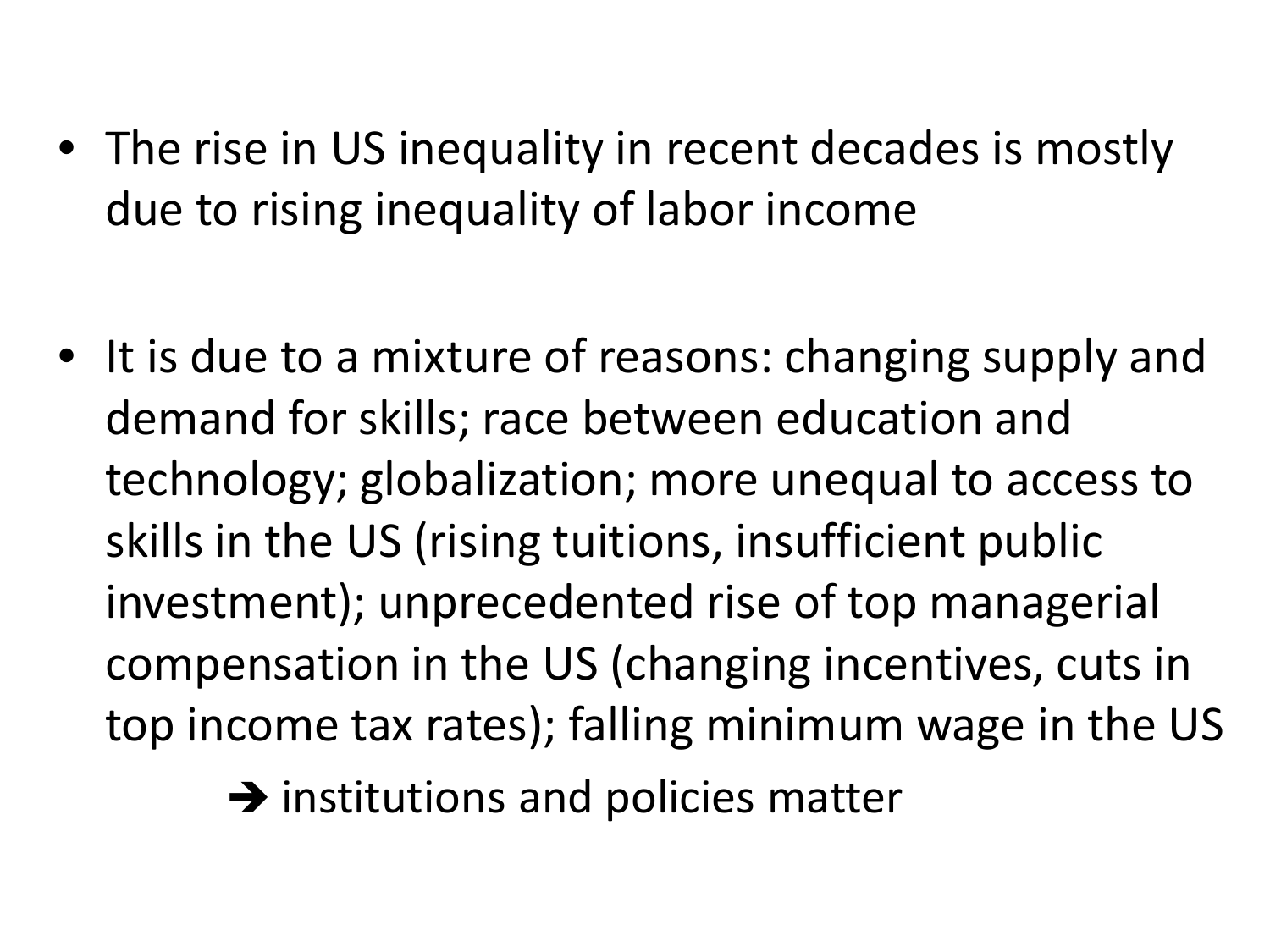

Figure 9.1. Minimum wage in France and the U.S., 1950-2013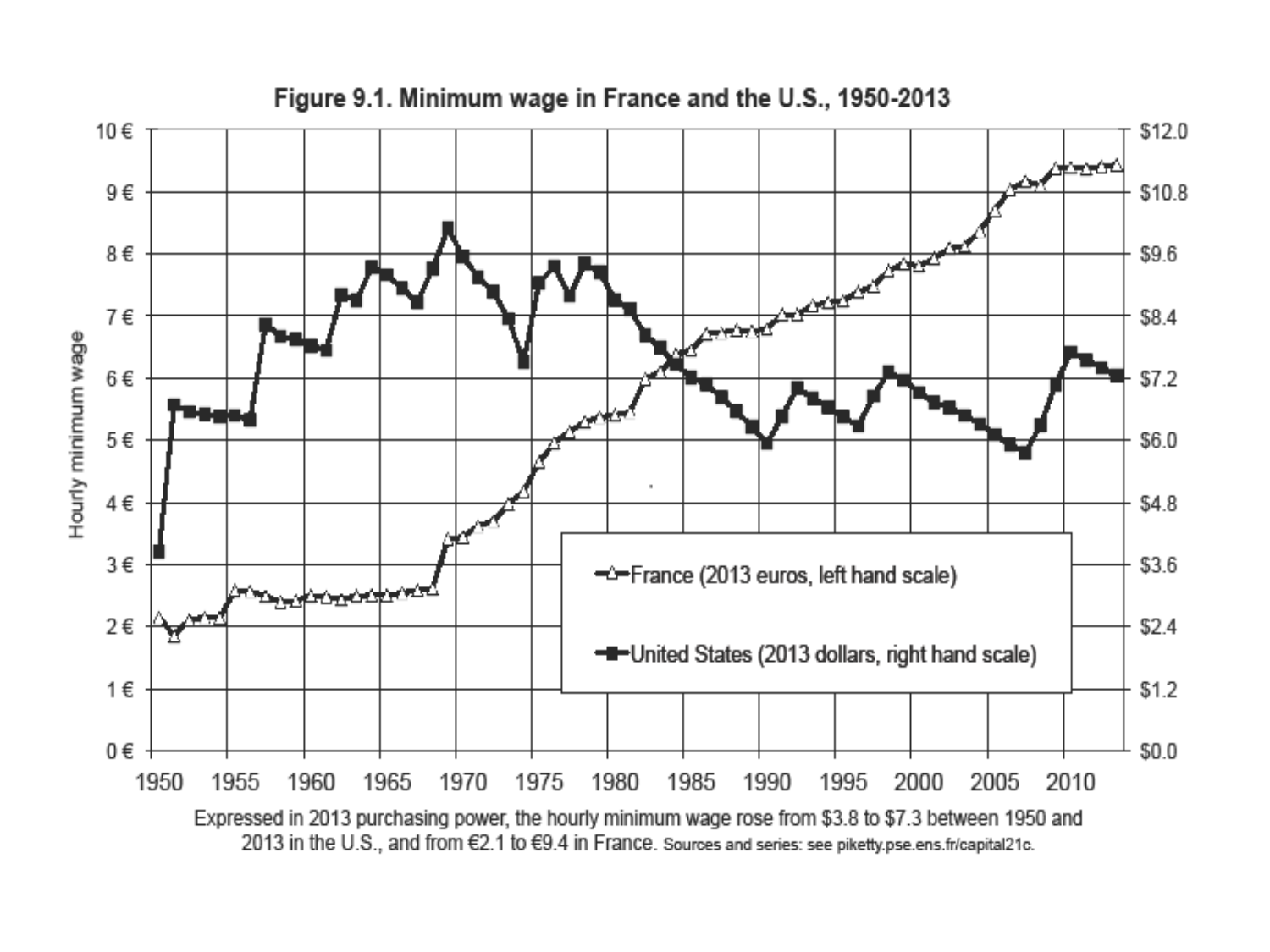

#### College Attendance Rates vs. Parent Income Rank in the U.S.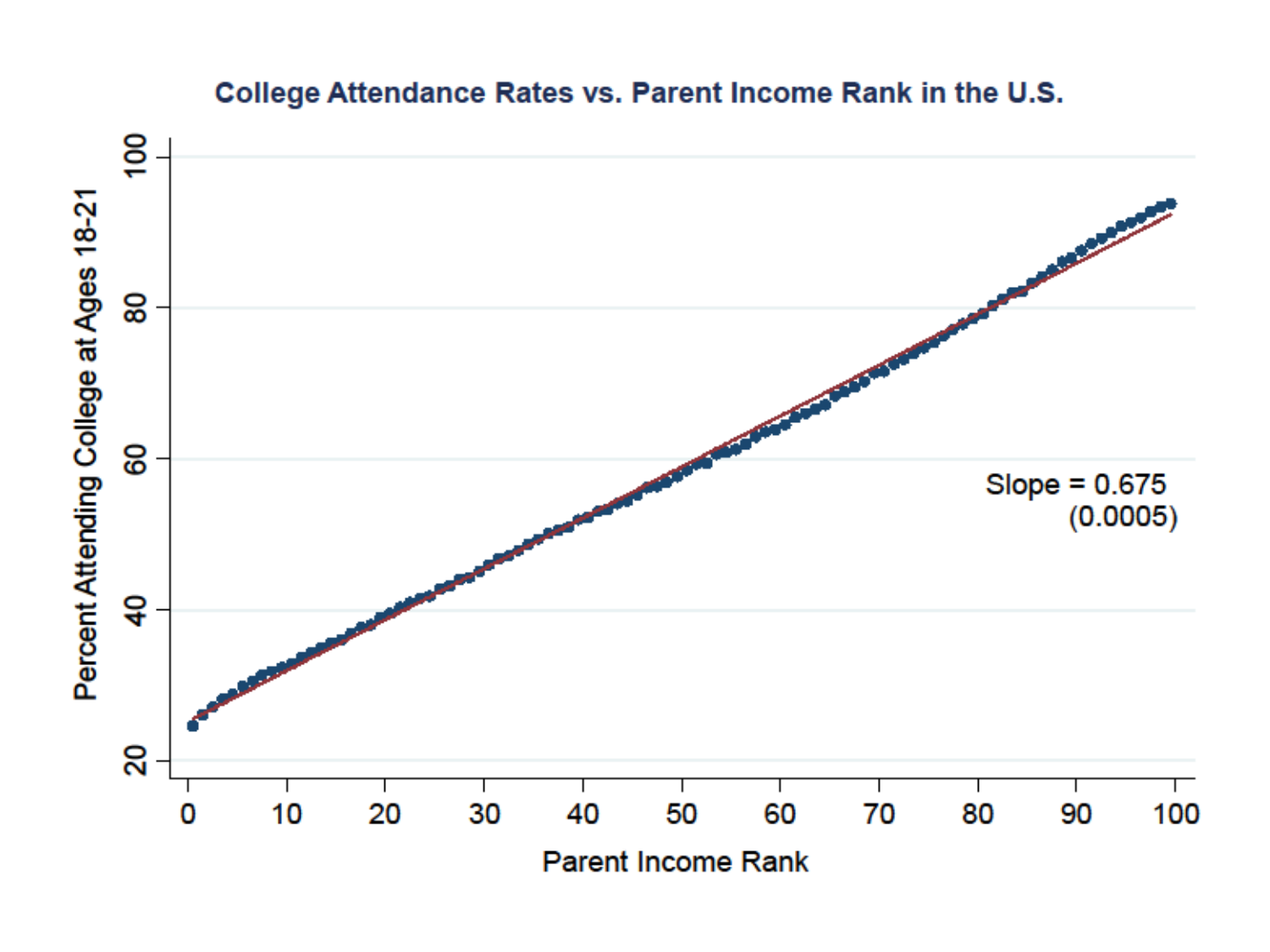• **2. The return of a patrimonial (or wealth-based) society**. Wealth-income ratios seem to be returning to very high levels in rich countries. Intuition: in a slow-growth society, wealth accumulated in the past can naturally become very important. In the very long run, this can be relevant for the entire world. Not bad in itself, but new challenges. **The metamorphosis of capital call for new regulations of property relations**. The key role of the legal and political system. Democratizing capital: worker codetermination, patent laws, etc.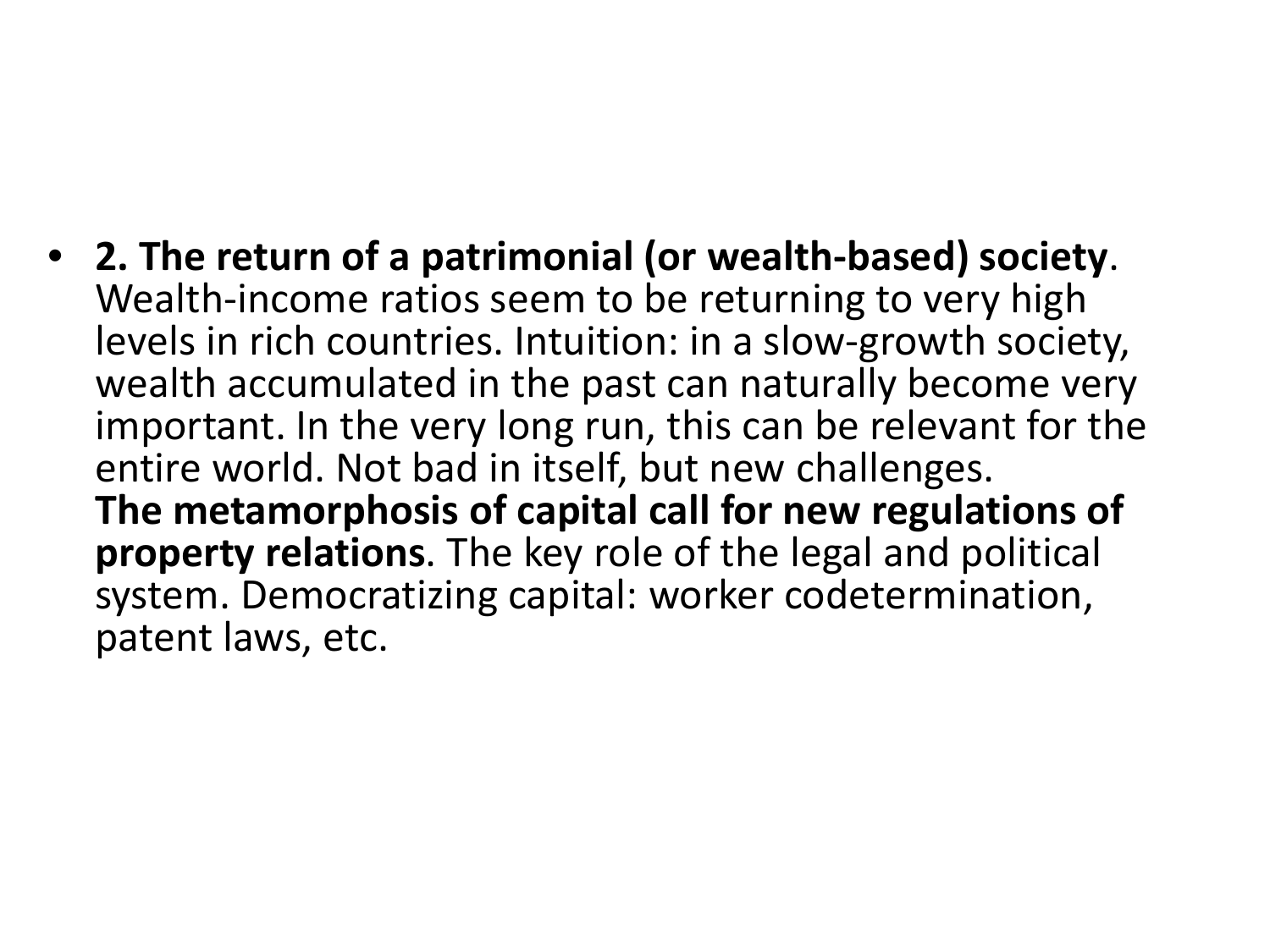

#### Figure I.2. The capital/income ratio in Europe, 1870-2010

1950, and between 4 and 6 years in 2010. Sources and series: see piketty.pse.ens.fr/capital21c.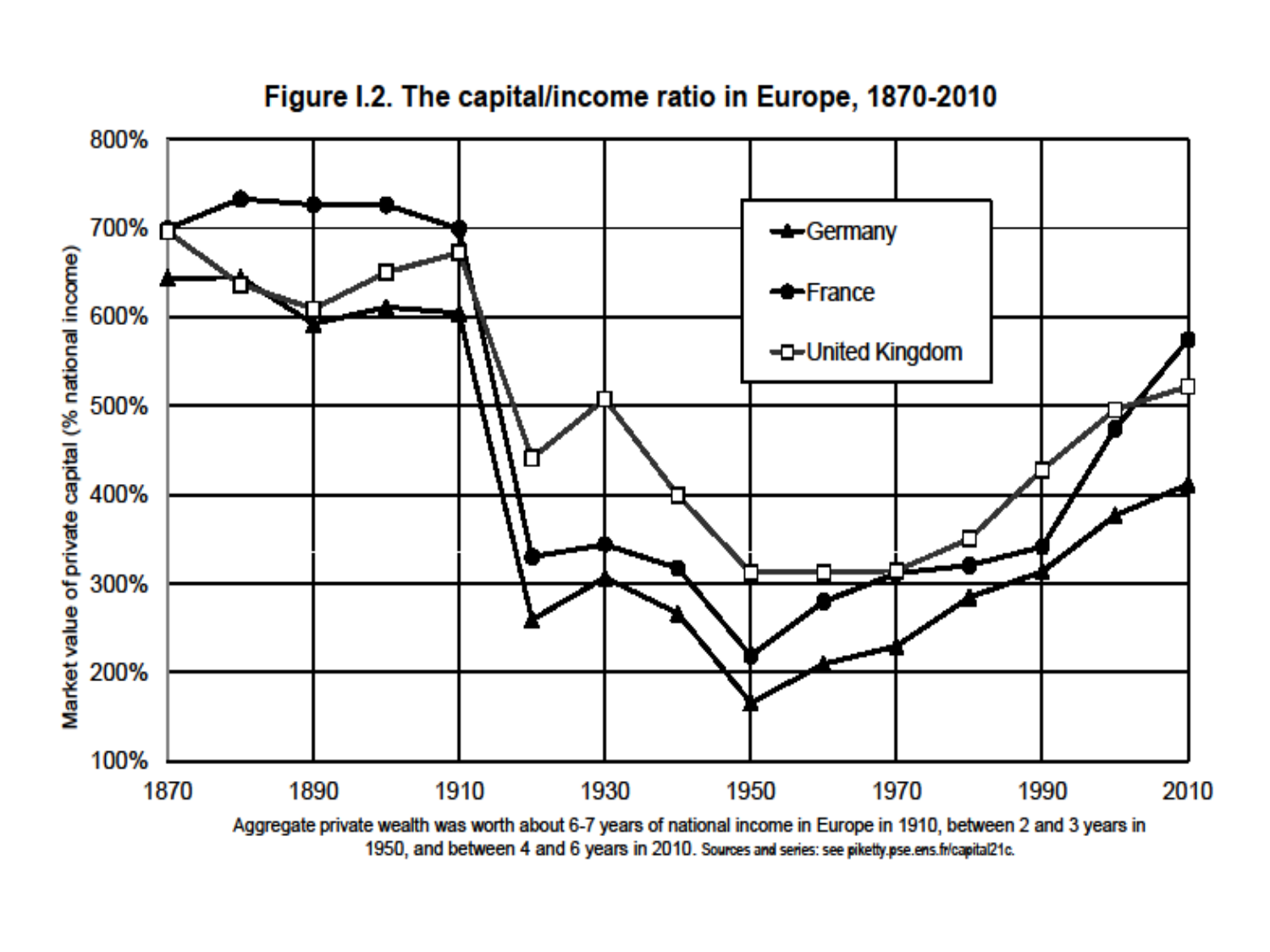![](_page_13_Figure_0.jpeg)

agricultural land). Sources and series: see piketty.pse.ens.tr/capital21c.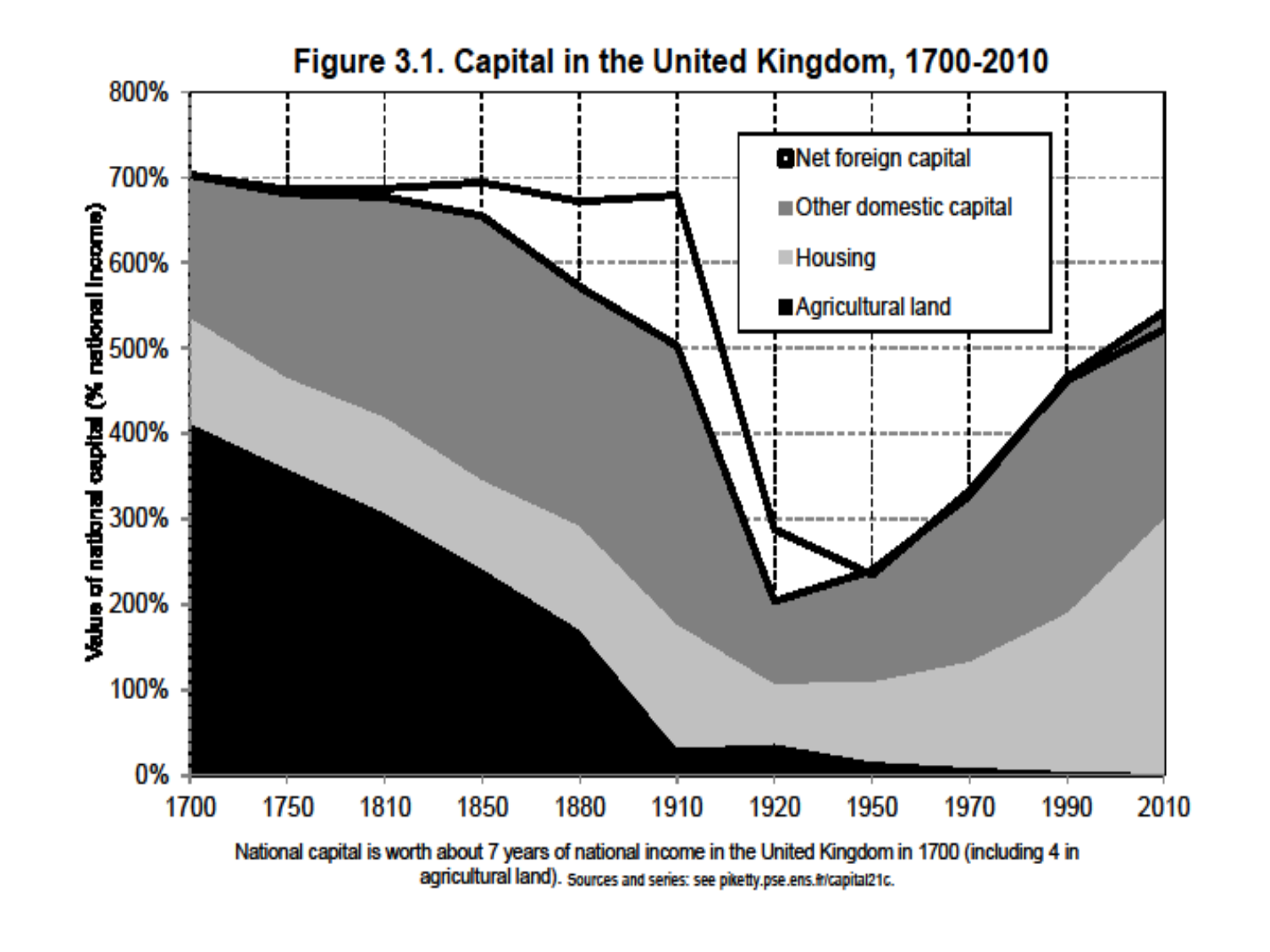![](_page_14_Figure_0.jpeg)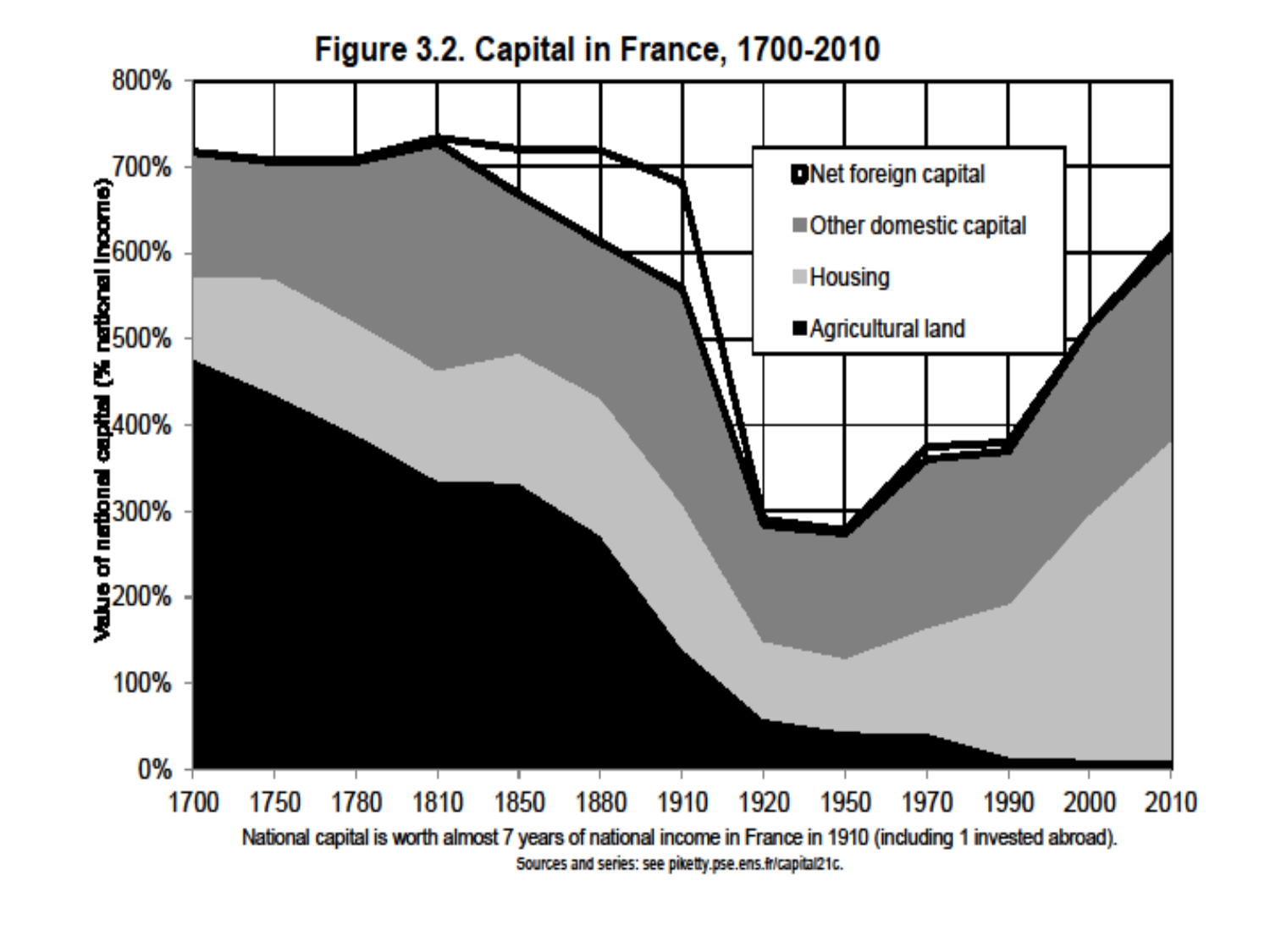![](_page_15_Figure_0.jpeg)

Figure 5.3. Private capital in rich countries, 1970-2010

years of national income in 2010. Sources and series: see piketty.pse.ens.fr/capital21c.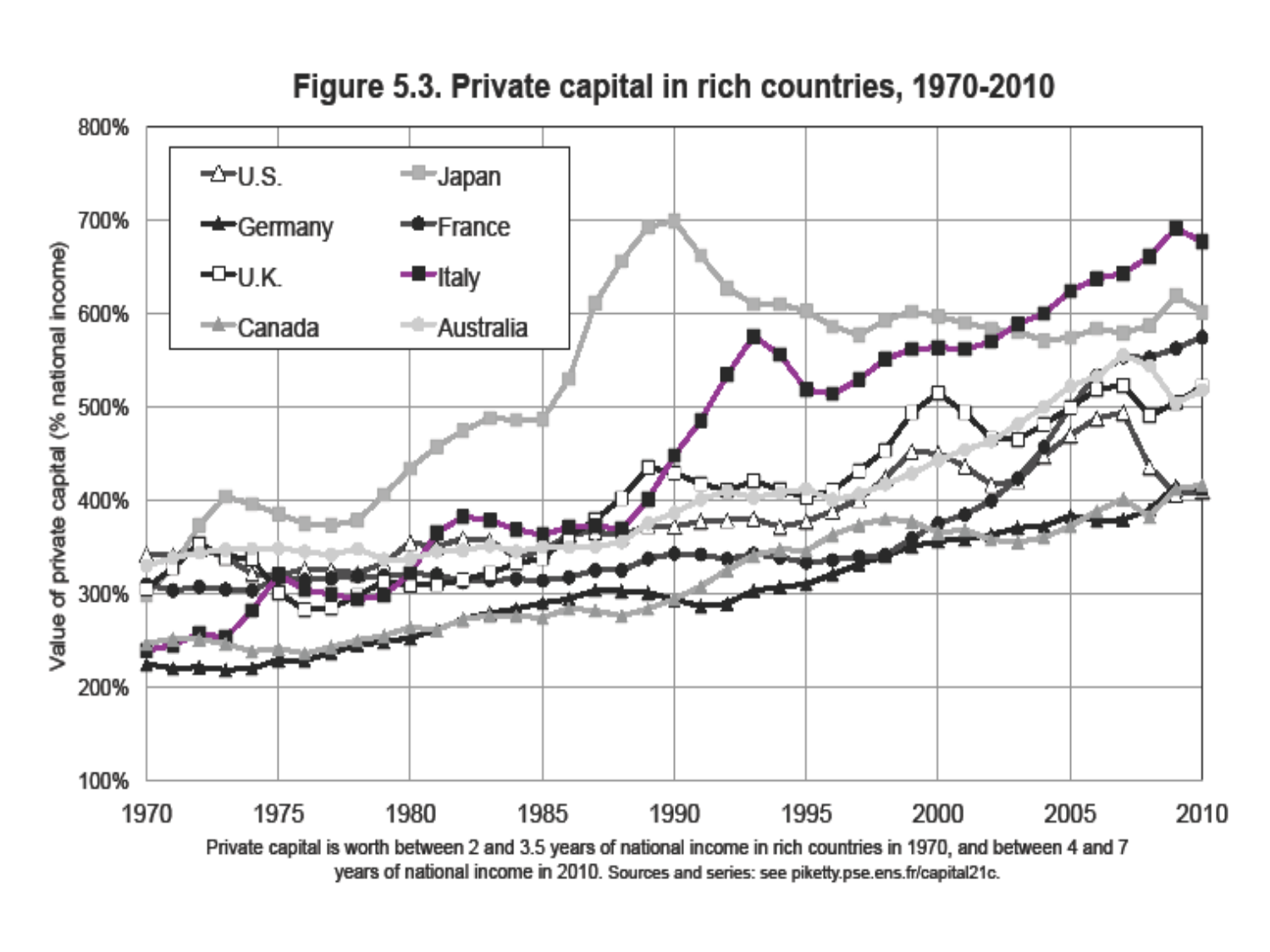![](_page_16_Figure_0.jpeg)

**Figure S5.2. Private capital in rich countries:** 

Private capital almost reached 8 years of national income in Spain at the end of the 2000s (ie. one more year than Japan in 1990). Sources and series: see piketty.pse.ens.fr/capital21c.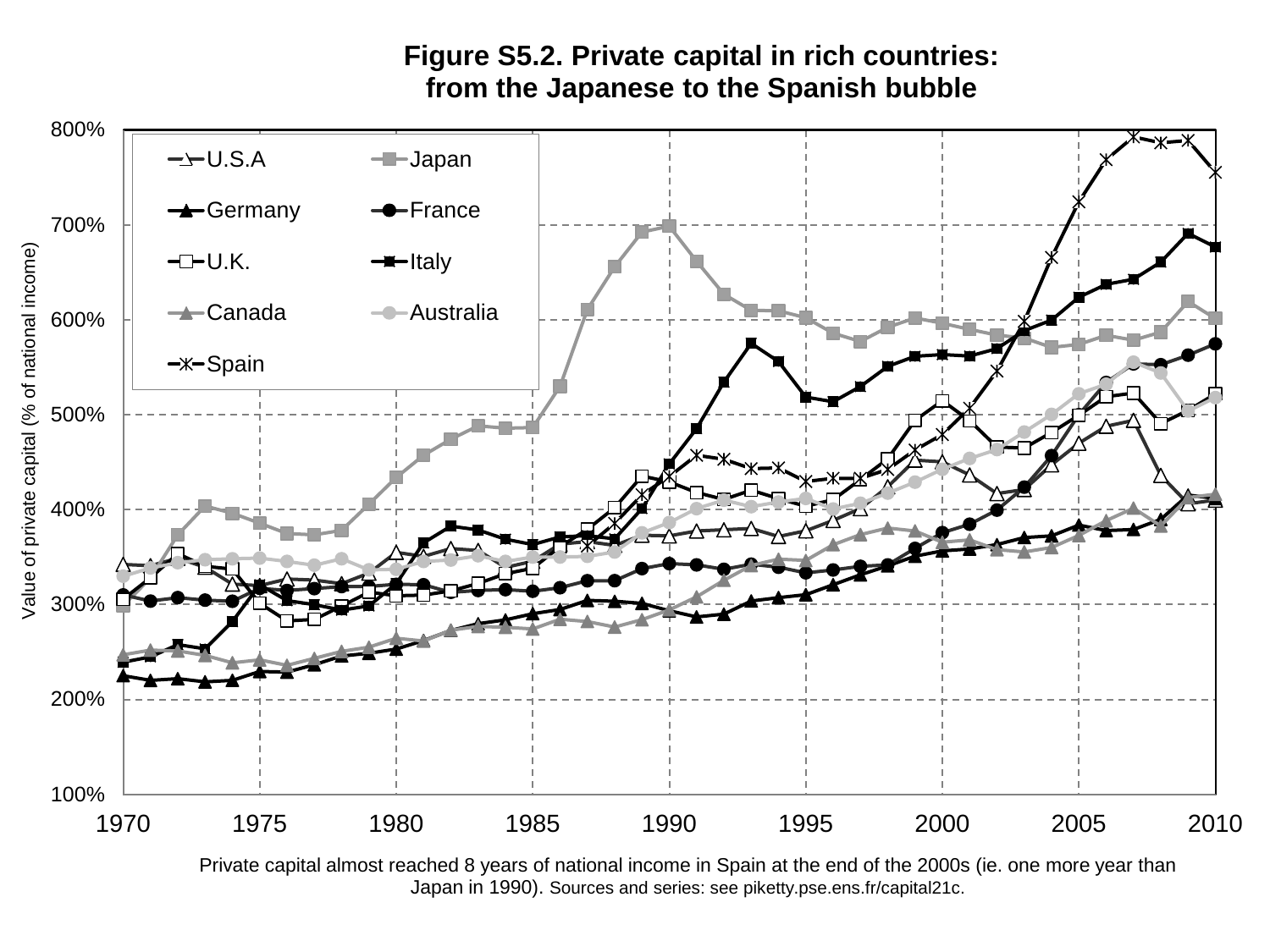![](_page_17_Figure_0.jpeg)

#### Figure 5.5. Private and public capital in rich countries, 1970-2010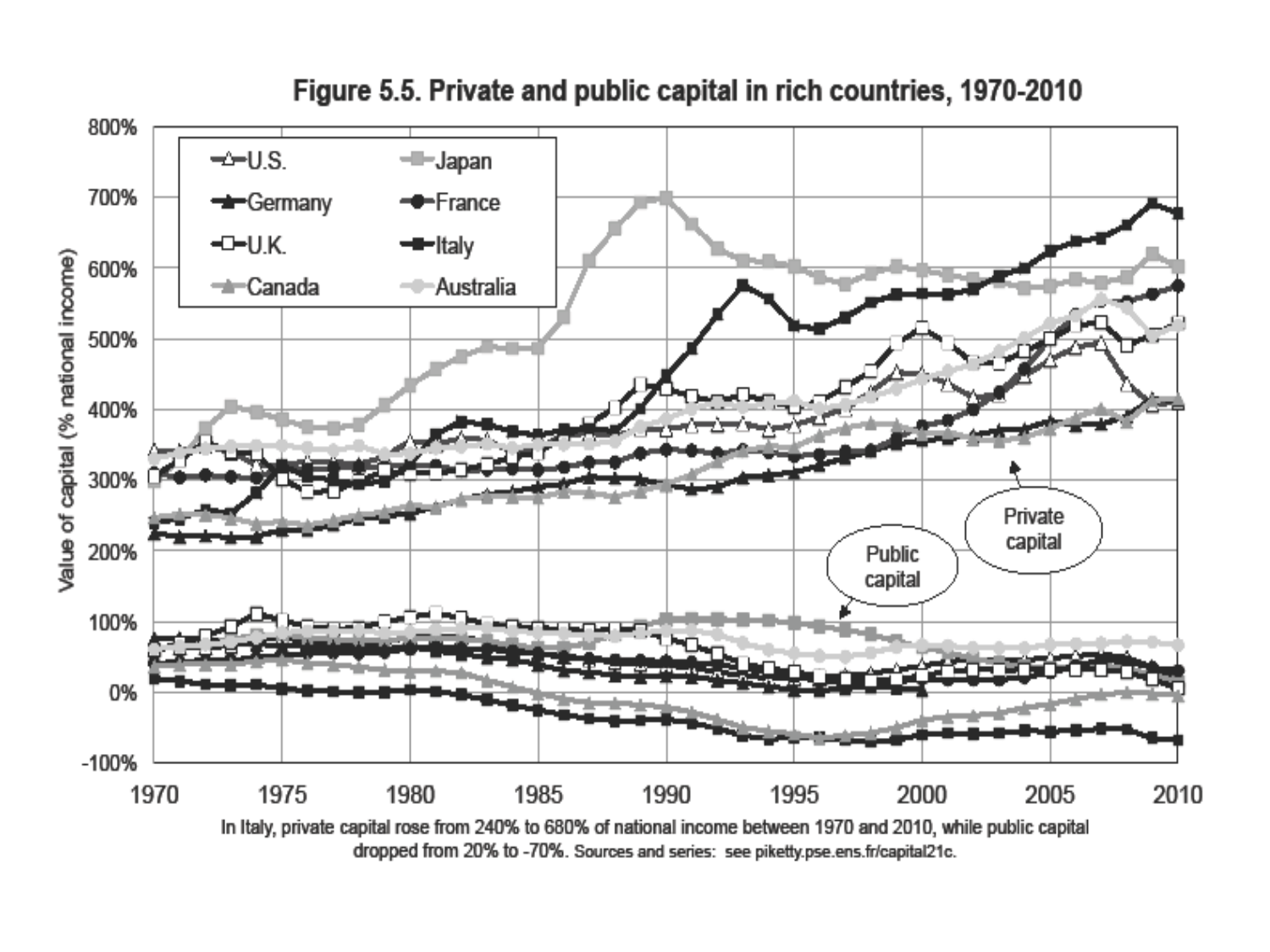• **3. The future of wealth concentration**. With high r - g during  $21^c$  (r = net-of-tax rate of return, g = growth rate), then wealth inequality might reach or surpass 19<sup>c</sup> oligarchic levels. Need for more transparency about wealth. Need for progressive taxation of net wealth.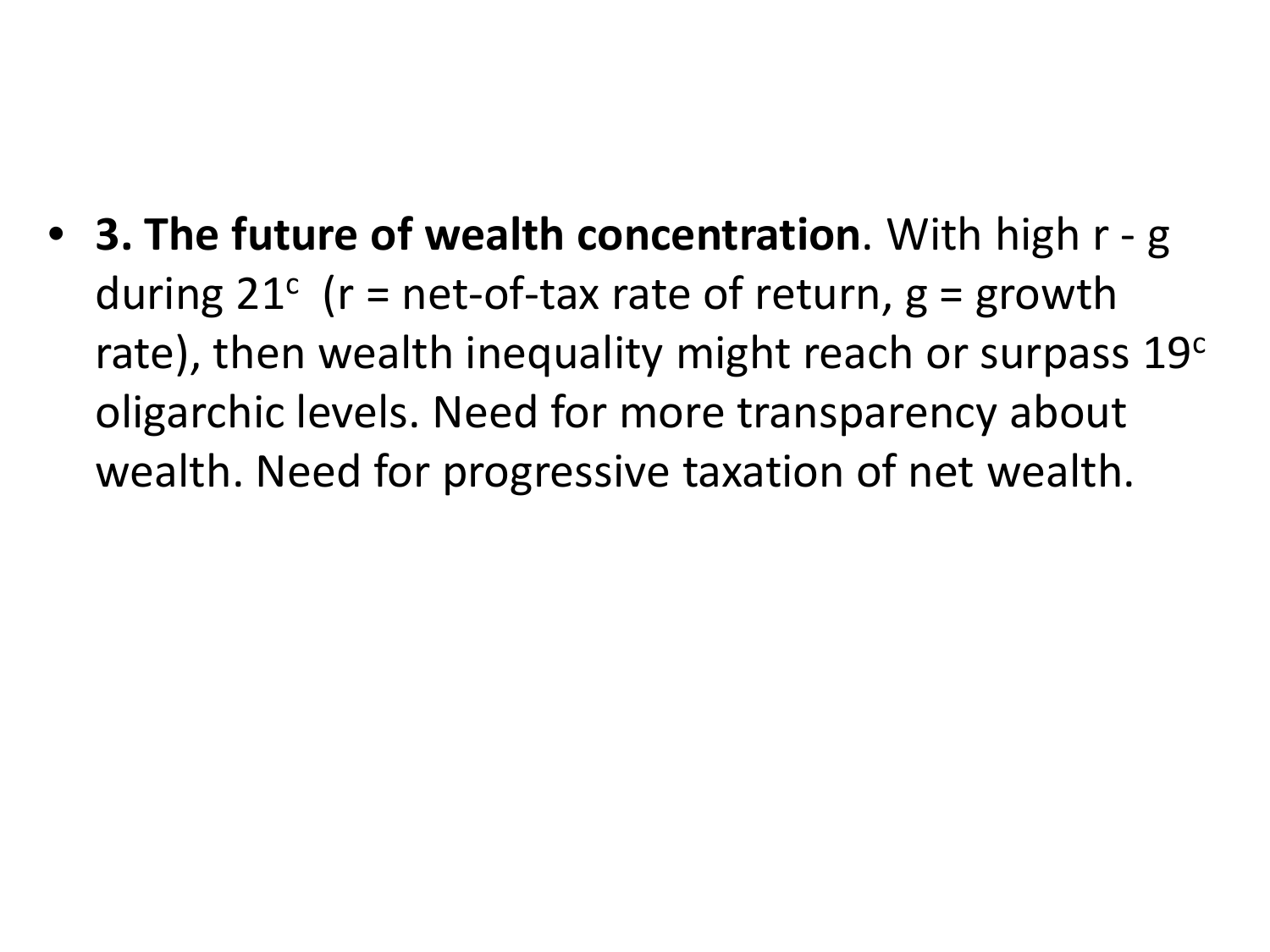| Table 12.1. The growth rate of top global wealth, 1987-2013                                                                                       |           |
|---------------------------------------------------------------------------------------------------------------------------------------------------|-----------|
| Average real growth rate<br>per year<br>(after deduction of inflation)                                                                            | 1987-2013 |
| The top 1/(100 million) highest<br>wealth holders<br>(about 30 adults out of 3 billions in 1980s,<br>and 45 adults out of 4,5 billions in 2010s)  | 6,8%      |
| The top 1/(20 million) highest<br>wealth holders<br>(about 150 adults out of 3 billions in 1980s,<br>and 225 adults out of 4,5 billions in 2010s) | 6.4%      |
| Average world wealth per adult                                                                                                                    | 2,1%      |
| Average world income per adult                                                                                                                    | 1.4%      |
| World adult population                                                                                                                            | 1,9%      |
| <b>World GDP</b>                                                                                                                                  | 3,3%      |

Between 1987 and 2013, the highest global wealth fractiles have grown at 6%-7% per year, vs. 2,1% for average world wealth and 1,4% for average world income. All growth rates are net of inflation (2,3% per year between 1987 and 2013). Sources: see piketty.pse.ens.fr/capital21c.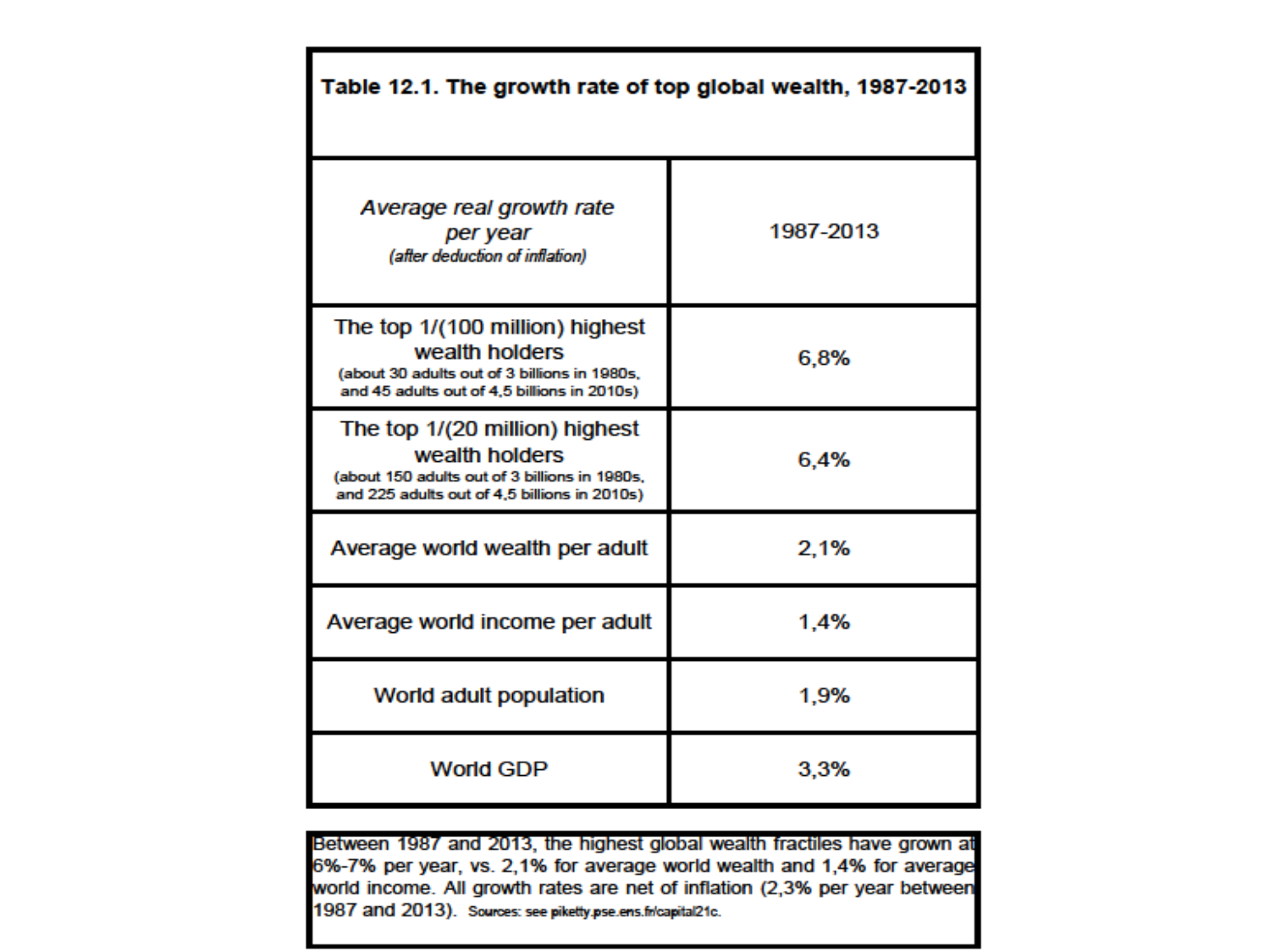![](_page_20_Figure_0.jpeg)

#### **Billionaire wealth as a fraction of GDP (according to Forbes, 2014)**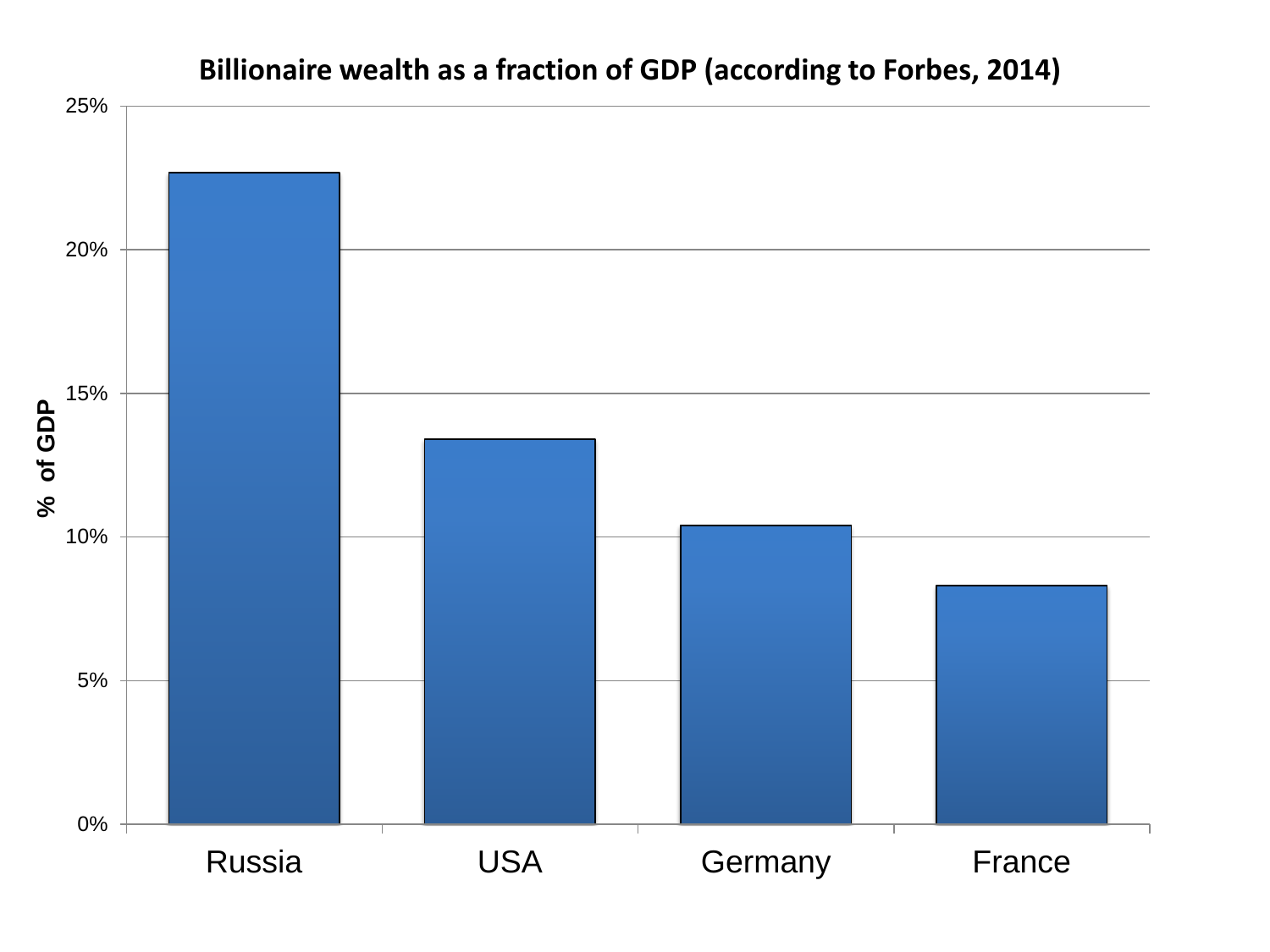| Table 12.2. The return on the capital endowments of U.S.<br>universities, 1980-2010                                     |                   |
|-------------------------------------------------------------------------------------------------------------------------|-------------------|
| Average real annual rate of return<br>(after deduction of inflation and all<br>administrative costs and financial fees) | Période 1980-2010 |
| All universities (850)                                                                                                  | 8.2%              |
| incl.: Harvard-Yale-Princeton                                                                                           | 10.2%             |
| incl.: Endowments higher than 1<br>billion $$ (60)$                                                                     | 8.8%              |
| incl. Endowments between 500<br>millions and 1 billion \$ (66)                                                          | 7.8%              |
| incl. Endowments between 100<br>and 500 million \$ (226)                                                                | 7.1%              |
| dont: Endowments less than 100<br>million \$ (498)                                                                      | 6.2%              |

Between 1980 and 2010, U.S. universities earned an average real return of 8.2% on their capital endowments, and all the more so for higher endowments. All returns reported here are net of inflation (2.4% per year between 1980 and 2010) and of all administrative costs and financial fees. Sources: see piketty.pse.ens.fr/capital21c.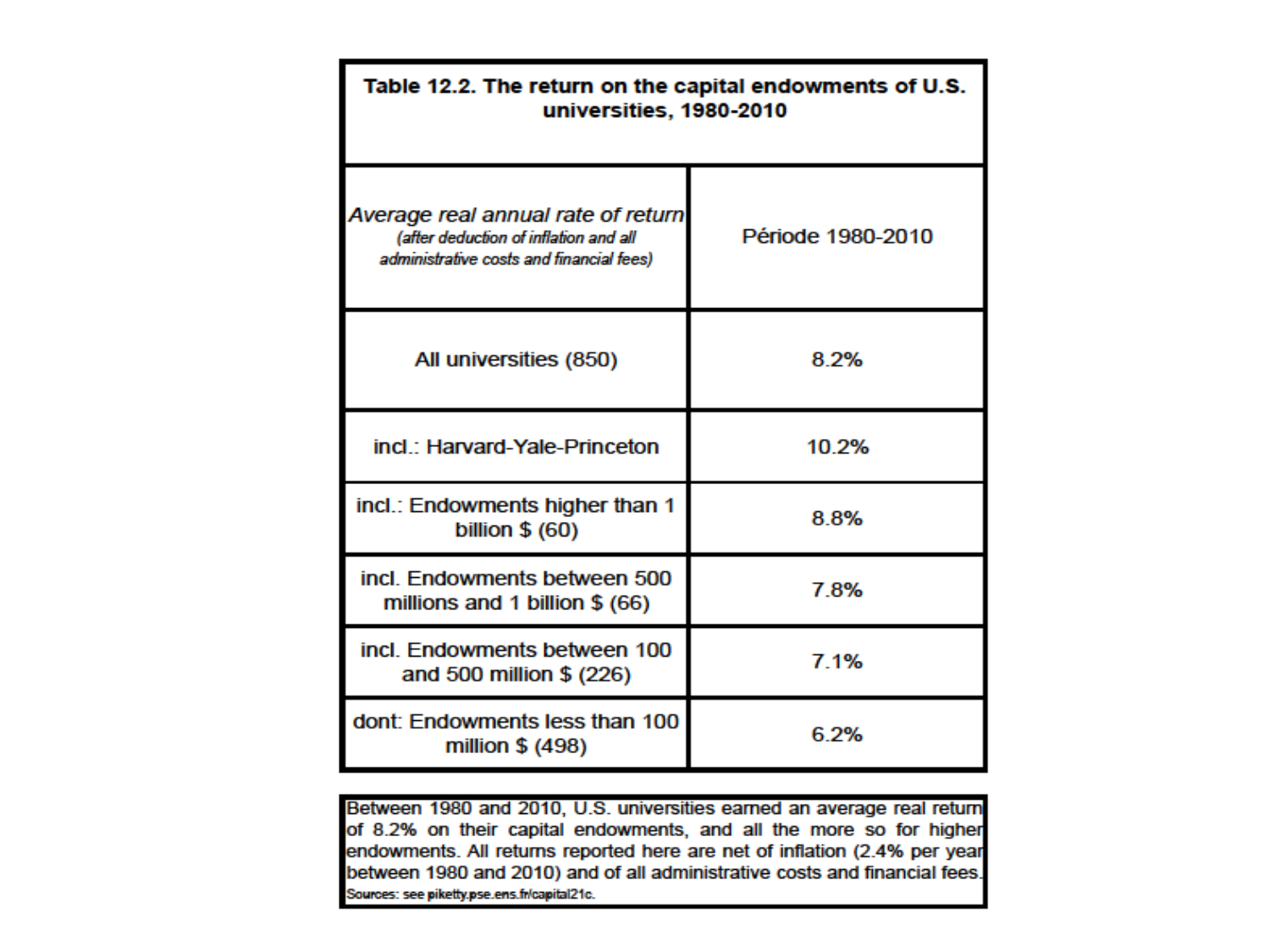![](_page_22_Figure_0.jpeg)

The top marginal tax rate of the income tax (applying to the highest incomes) in the U.S. dropped from 70% in 1980 to 28% in 1988. Sources and series: see piketty.pse.ens.fr/capital21c.

#### Figure 14.1. Top income tax rates, 1900-2013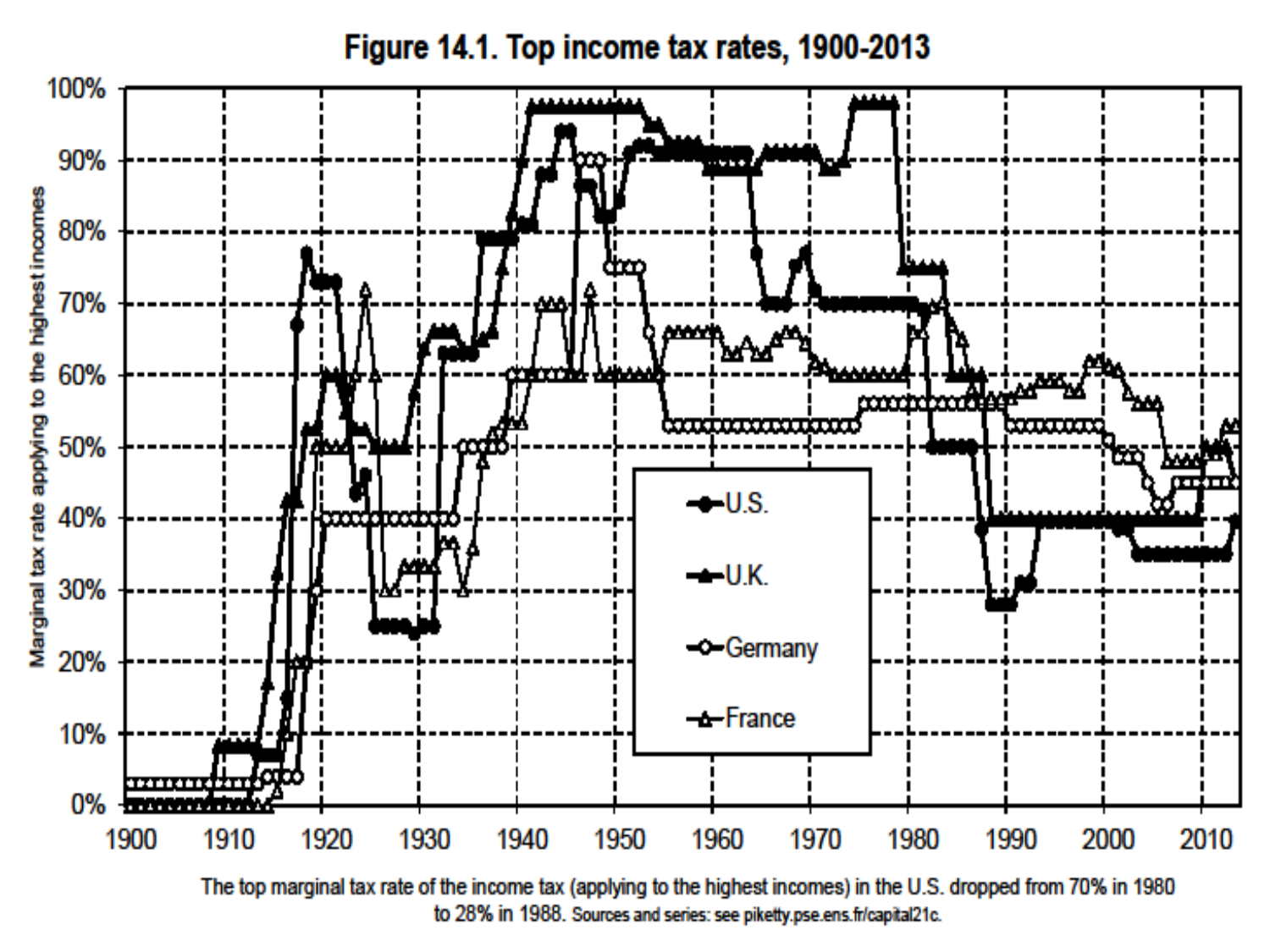Figure 14.2. Top inheritance tax rates, 1900-2013

![](_page_23_Figure_1.jpeg)

The top marginal tax rate of the inheritance tax (applying to the highest inheritances) in the U.S. dropped from 70% in 1980 to 35% in 2013. Sources and series: see piketty.pse.ens.fr/capital21c.